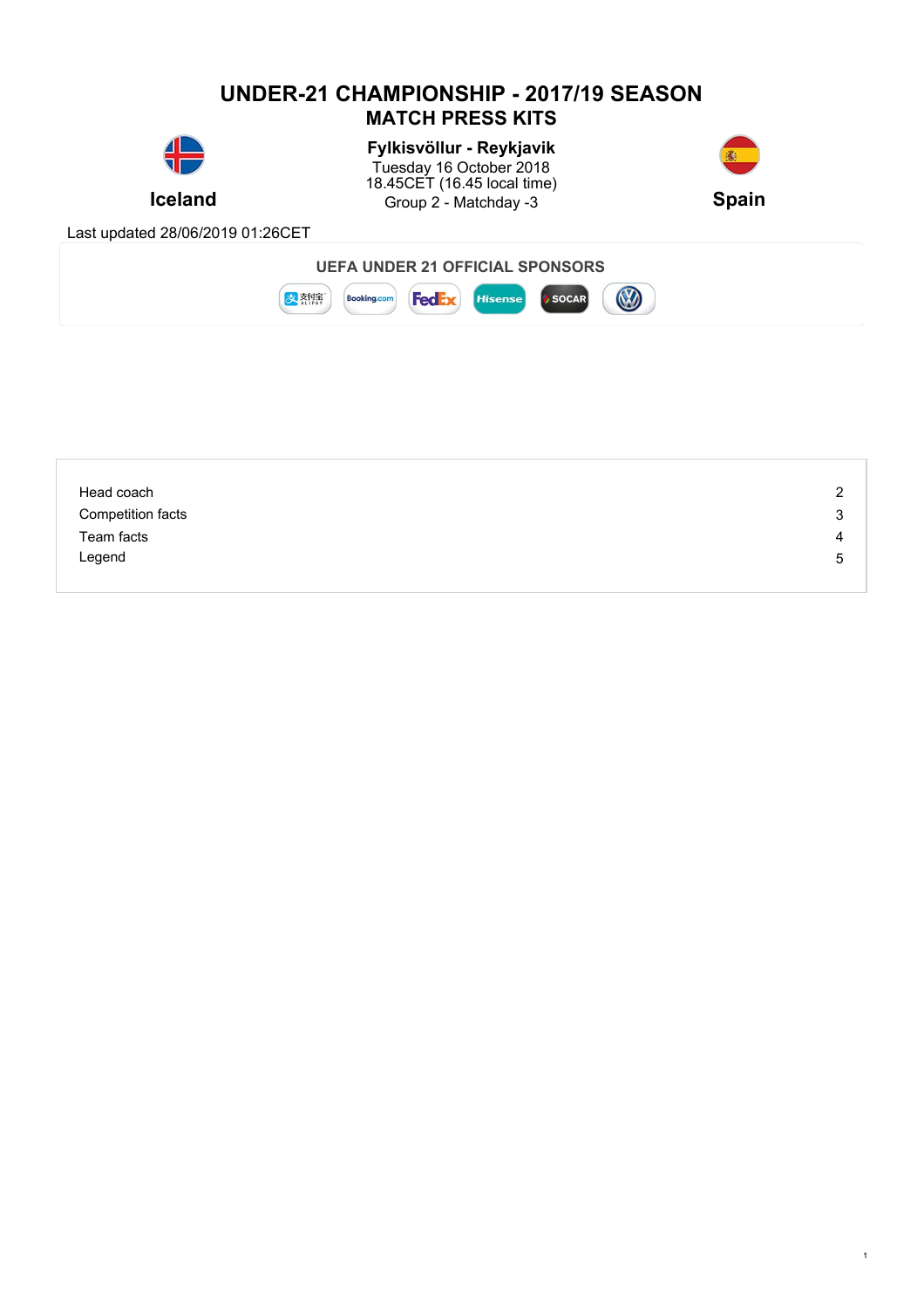# **Head coach**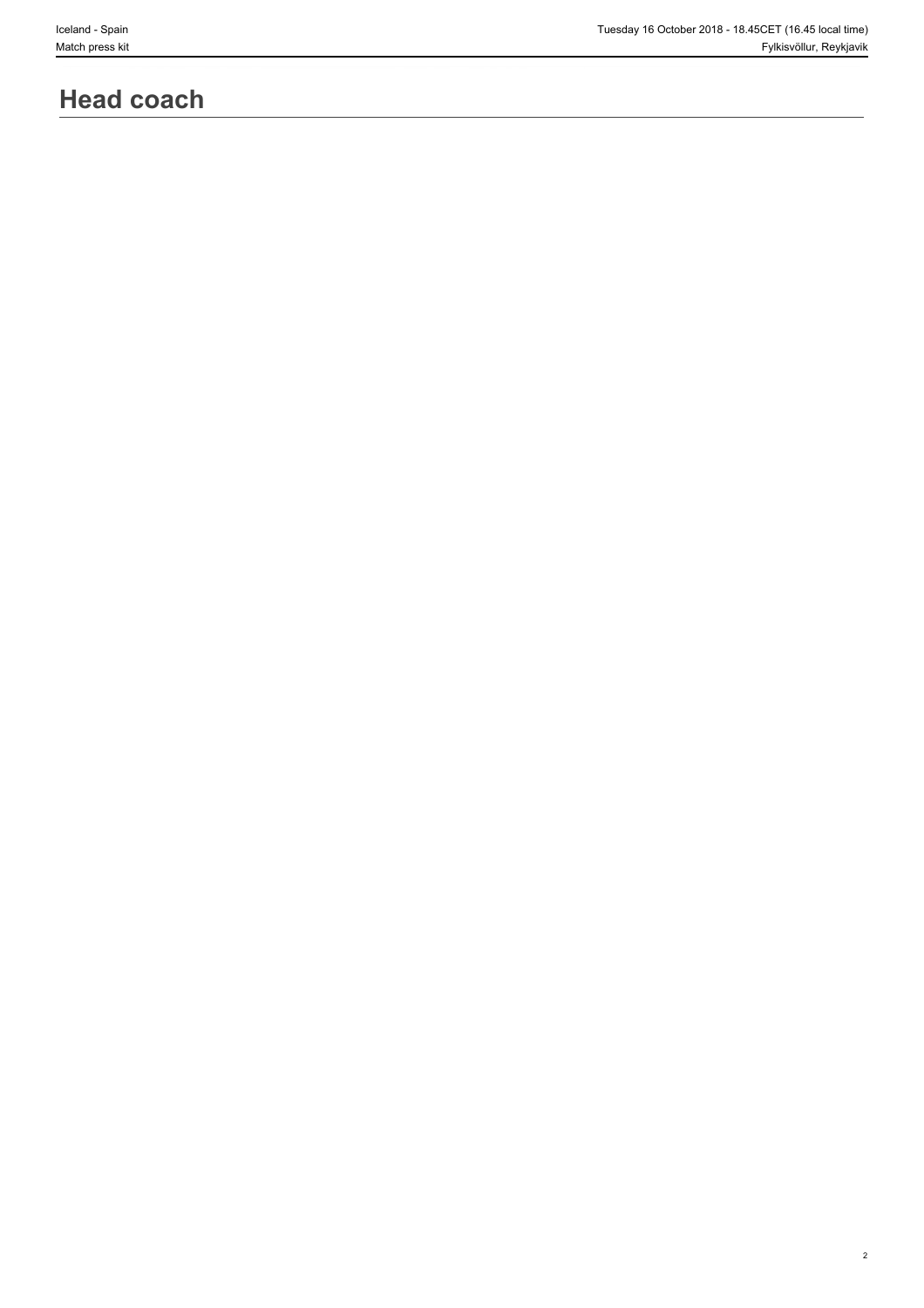3

# **Competition facts**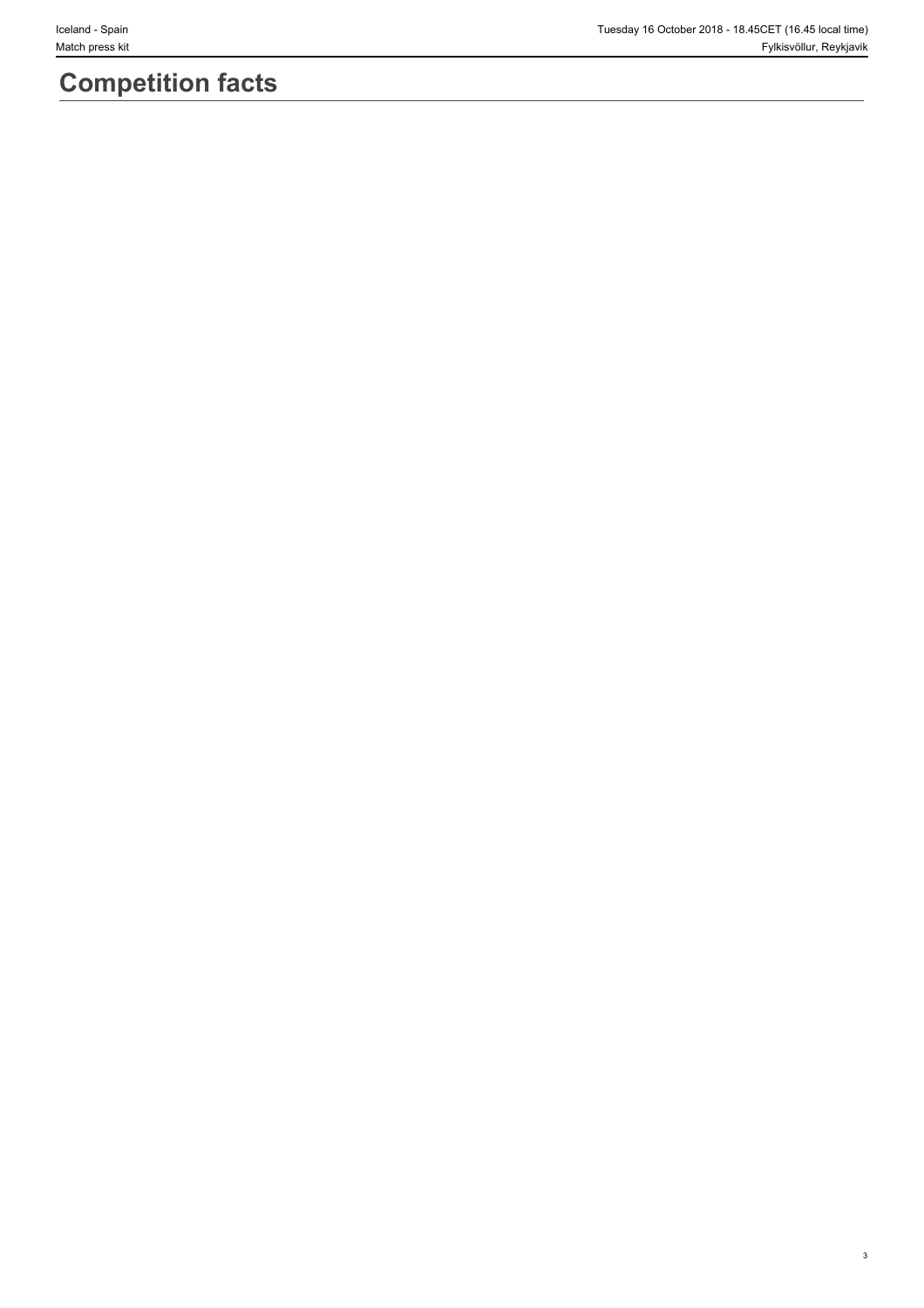# **Team facts**

4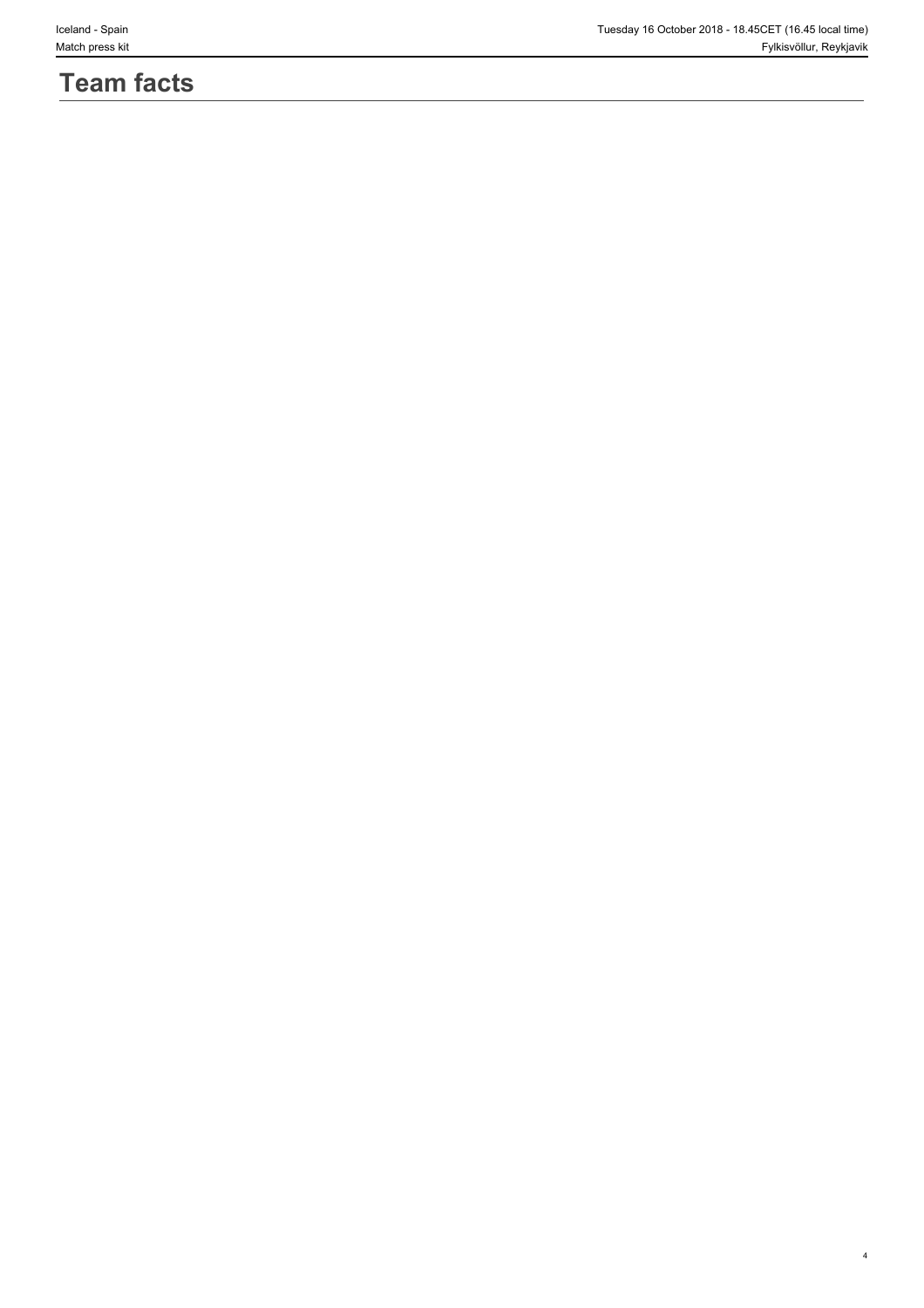# **Legend**

### **:: Squad list**

**No:** number **DoB:** date of birth **Qual:** qualifying **FT:** final tournament **Pld:** played **Gls:** goals **Overall U21:** all-time qualifying and final tournament data

### **:: Match officials**

**Nat:** nationality **DoB:** date of birth

**Under-21:** Total matches officiated in the UEFA European U21 Championship including all qualifying round matches. Matches as the fourth official are not included in these statistics. These are the official statistics considered valid for communicating official records in the competition.

**UEFA:** Total matches officiated in all UEFA competitions including all qualifying round matches. Matches where the official has acted as the fourth official are not included in these statistics. These are the official statistics considered valid for communicating official records in the competition.

#### **:: Group statistics/Tournament schedule**

**Pos:** position **Pld:** played **W:** won **D:** drawn **L:** lost **GF:** goals for **GA:** goals against **Pts:** points

#### **:: NOTE: All-time statistics**

Goals totals include the outcome of disciplinary decisions (eg. match forfeits when a 3-0 result is determined). Goals totals do not include goals scored from the penalty mark during a penalty shoot-out.

### **Competitions**

**UCL**: UEFA Champions League **ECCC**: European Champion Clubs' Cup **UEL**: UEFA Europa League **UCUP**: UEFA Cup **UCWC**: UEFA Cup Winners' Cup **SCUP**: UEFA Super Cup **UIC**: UEFA Intertoto Cup **ICF**: Inter-Cities Fairs Cup

#### **Club competitions National team competitions**

| <b>EURO:</b> UEFA European Football Championship |  |
|--------------------------------------------------|--|
| <b>WC: FIFA World Cup</b>                        |  |
| <b>CONFCUP: FIFA Confederations Cup</b>          |  |
| <b>FRIE:</b> Friendly internationals             |  |
| <b>U21FRIE:</b> Under-21 friendly internationals |  |
| U21: UEFA European Under-21 Championship         |  |
| U17: UEFA Under-17 Championship                  |  |
| U16: UEFA European Under-16 Championship         |  |
| U19: UEFA Under-19 Championship                  |  |
| U18: UEFA European Under-18 Championship         |  |
| <b>WWC: FIFA Women's World Cup</b>               |  |
| <b>WEURO:</b> UEFA European Women's Championship |  |
| <b>Other abbreviations</b>                       |  |

5

### **Competition stages**

| F: Final                           | <b>GS:</b> Group stage             | (aet): After extra time                            | pens: Penalties               |
|------------------------------------|------------------------------------|----------------------------------------------------|-------------------------------|
| <b>GS1: First group stage</b>      | <b>GS2:</b> Second group stage     | <b>No.: Number</b>                                 | og: Own goal                  |
| <b>3QR:</b> Third qualifying round | <b>R1:</b> First round             | ag: Match decided on away                          | P: Penalty                    |
| <b>R2:</b> Second round            | <b>R3:</b> Third round             | qoals                                              | agg: Aggregate                |
| <b>R4:</b> Fourth round            | <b>PR:</b> Preliminary round       | <b>PId:</b> Matches played                         | <b>AP:</b> Appearances        |
| <b>SF: Semi-finals</b>             | <b>QF:</b> Quarter-finals          | <b>Pos.: Position</b>                              | <b>Comp.: Competition</b>     |
| $R16$ : round of 16                | <b>QR:</b> Qualifying round        | <b>Pts: Points</b>                                 | <b>D</b> : Drawn              |
| R32: Round of 32                   | <b>1QR:</b> First qualifying round | R: Sent off (straight red card) DoB: Date of birth |                               |
| <b>1st:</b> first leg              | <b>2QR:</b> Second qualifying      | <b>Res.: Result</b>                                | <b>ET:</b> Extra Time         |
|                                    | round                              | sg: Match decided by silver                        | <b>GA: Goals against</b>      |
| 2nd: second leg                    | <b>FT:</b> Final tournament        | qoal                                               | t: Match decided by toss of a |
| PO: Play-off                       | <b>ELITE:</b> Elite round          |                                                    | coin                          |
| <b>Rep: Replay</b>                 | 3rdPO: Third-place play-off        | <b>GF:</b> Goals for                               | W: Won                        |
| PO - FT: Play-off for Final        | <b>GS-FT:</b> Group stage – final  | gg: Match decided by golden Y: Booked              |                               |
| Tournament                         | tournament                         | qoal                                               | $L:$ Lost                     |
|                                    |                                    | Y/R: Sent off (two yellow                          | <b>Nat.: Nationality</b>      |
|                                    |                                    | cards)                                             | N/A: Not applicable           |

**f**: Match forfeited